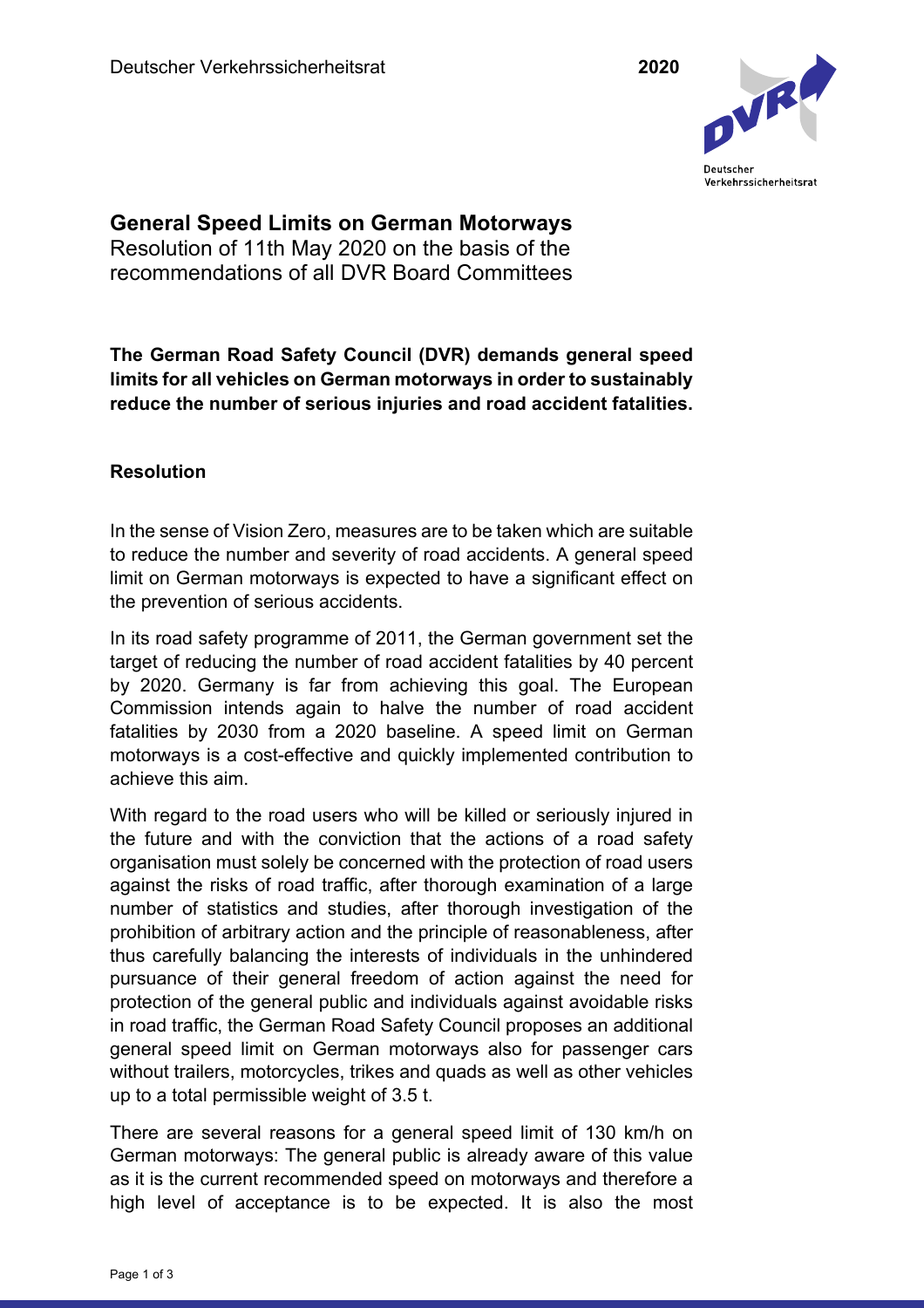widespread speed limit in Europe.

On suitable sections, an increase of the permitted speed limit may be allowed by placement of the speed limit sign 274 with a special justification.

The DVR also demands a considerable increase in the use of intelligent traffic systems on German motorways in order to mitigate situational effects such as weather, road works, accidents, congestion risks and other road safety impairments by adjusting speed limits for individual types of vehicle.

## **Explanations**

Germany is the only country in the EU in which there is no general speed limit for vehicles up to 3.5 tons gross vehicle weight over the entire motorway network. In all other countries, for many years now there have been various general speed limits on motorways, usually between 110 km/h and 130 km/h.

On the basis of OECD data, the safety on German motorways is only in the middle range in comparison with all other EU countries.

On approximately 23 percent of German motorways there is a sectionrelated, permanent speed limit and on approximately 6 percent there is a section-related, situation-dependent speed limit. The recommended speed of 130 km/h applies on approximately 70 percent of German motorways.

The causes of accidents on German motorways must always be considered as being due to multiple factors. Here, in particular, speed plays an essential role with regard to the reaction time and distance travelled as well as the kinetic energy which acts on vehicle occupants. For the same reaction time, a reduced speed results in a shorter stopping distance or less serious accidents. Furthermore, it has a positive effect on the harmonisation of traffic flow.

Therefore, accidents due to large differences in speed could be avoided and high-risk situations and potential accidents more easily compensated for by drivers.

Drivers also adapt their choice of speed to social norms, for example the speeds which they assume to be acceptable or observe among other drivers in particular situations. Widespread observance of speed limits influences the social norm and therefore the choice of speed of